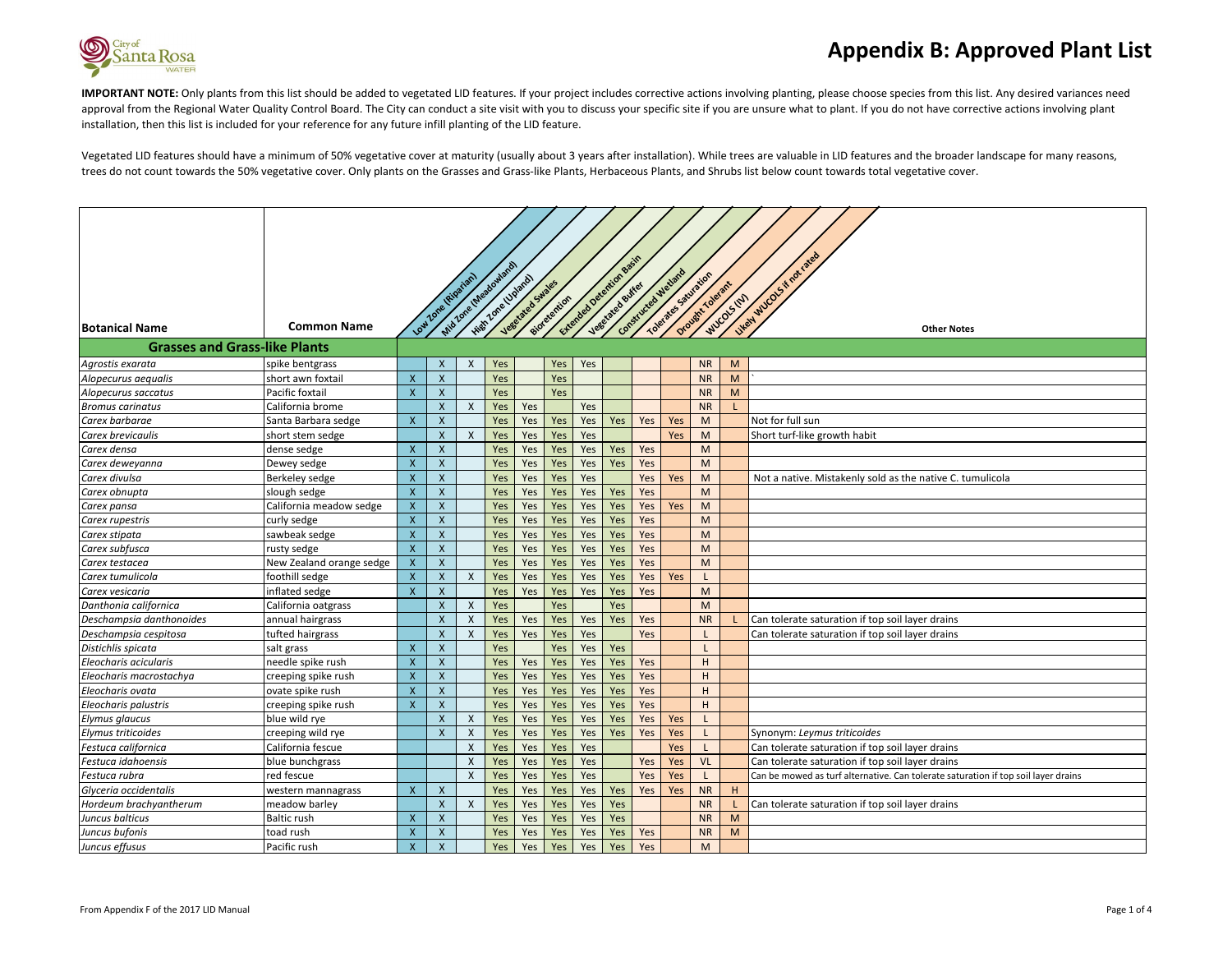

| Juncus ensofolius                                | dagger leaf rush               | $\boldsymbol{X}$          | $\mathsf{X}$              |                                           | Yes        | Yes                                      | Yes          | Yes                           | Yes | Yes                    |            | <b>NR</b>                                                                                                  | M           |                                                    |
|--------------------------------------------------|--------------------------------|---------------------------|---------------------------|-------------------------------------------|------------|------------------------------------------|--------------|-------------------------------|-----|------------------------|------------|------------------------------------------------------------------------------------------------------------|-------------|----------------------------------------------------|
| Juncus patens                                    | blue rush                      | $\mathsf{X}$              | $\mathsf X$               | $\pmb{\times}$                            | Yes        | Yes                                      | Yes          | Yes                           | Yes | Yes                    | Yes        | L                                                                                                          |             | May not need summer irrigation after establishment |
| Juncus tenuis                                    | slender rush                   | $\pmb{\mathsf{X}}$        | $\pmb{\mathsf{X}}$        |                                           | Yes        | Yes                                      | Yes          | Yes                           | Yes | Yes                    | Yes        | <b>NR</b>                                                                                                  | M           |                                                    |
| Juncus xiphiodes                                 | iris-leaved rush               | $\mathsf{x}$              | X                         |                                           | Yes        | Yes                                      | Yes          | Yes                           | Yes | Yes                    |            | <b>NR</b>                                                                                                  | M           |                                                    |
| Melica californica                               | California melic               |                           |                           | X                                         | Yes        | Yes                                      | Yes          | Yes                           |     | Yes                    | Yes        | <b>NR</b>                                                                                                  |             | Low or very low water use in other regions         |
| Melica imperfecta                                | small flowered melic           |                           |                           | $\boldsymbol{\mathsf{X}}$                 | Yes        | Yes                                      | Yes          | Yes                           |     | Yes                    | Yes        | <b>VL</b>                                                                                                  |             | Can tolerate saturation if top soil layer drains   |
| Muhlenbergia rigens                              | deergrass                      |                           |                           | X                                         | Yes        | Yes                                      | Yes          | Yes                           |     |                        | Yes        | $\mathsf{L}$                                                                                               |             |                                                    |
| Phalaris californica                             | California canary grass        | $\mathsf{X}$              | $\boldsymbol{\mathsf{X}}$ | X                                         | Yes        | Yes                                      | Yes          | Yes                           | Yes | Yes                    |            | M                                                                                                          |             |                                                    |
| Pleuropogon californicus                         | semaphore grass                | $\mathsf{X}$              | $\mathsf{x}$              |                                           | Yes        |                                          |              |                               | Yes |                        |            | <b>NR</b>                                                                                                  | H           |                                                    |
| Schoenoplectus americanus                        | three square                   | $\boldsymbol{\mathsf{X}}$ |                           |                                           |            |                                          | Yes          |                               | Yes | Yes                    |            | <b>NR</b>                                                                                                  | H           |                                                    |
| Schoenoplectus californicus                      | California bulrush             | $\boldsymbol{X}$          |                           |                                           |            |                                          | Yes          |                               | Yes | Yes                    |            | <b>NR</b>                                                                                                  | $\mathsf H$ |                                                    |
| Stipa lepida                                     | foothill needlegrass           |                           |                           | X                                         | Yes        |                                          | Yes          | Yes                           |     |                        | Yes        | <b>VL</b>                                                                                                  |             | Synonym: Nassella lepida                           |
| Stipa pulchra                                    | purple needlegrass             |                           |                           | $\mathsf{x}$                              | Yes        |                                          | Yes          | Yes                           |     |                        | Yes        | <b>VL</b>                                                                                                  |             | Synonym: Nassella pulchra                          |
| Typha angustifolia                               | narrowleaf cattail             | $\mathsf{X}$              |                           |                                           |            |                                          | Yes          |                               | Yes | Yes                    |            | <b>NR</b>                                                                                                  | H           |                                                    |
| Typha latifolia                                  | cattail                        | $\mathsf{x}$              |                           |                                           |            |                                          | Yes          |                               | Yes | Yes                    |            | <b>NR</b>                                                                                                  | H           |                                                    |
|                                                  |                                |                           |                           |                                           |            | Mid Lone (Westland and                   |              | <b>Literated Developments</b> |     |                        |            |                                                                                                            |             | Well WLOCK if not rates                            |
| <b>Botanical Name</b>                            | <b>Common Name</b>             |                           |                           |                                           |            |                                          |              |                               |     |                        |            |                                                                                                            |             | <b>Other Notes</b>                                 |
| <b>Herbaceous Plants</b>                         |                                |                           | Low Zone (digatan)        |                                           |            | High Tore University<br>Vegensted Swater | side retries |                               |     | Construction Metapolis |            | TORIZED SAMPLES<br>Orought Tolerant                                                                        |             |                                                    |
| Achilea millefolium                              | CA Native cultivars            |                           |                           | $\mathsf{X}$                              | Yes        | Yes                                      |              |                               |     |                        | <b>Yes</b> |                                                                                                            |             |                                                    |
| Achilea millefolium                              | non-native cultivars           |                           |                           | $\pmb{\times}$                            | Yes        | Yes                                      |              |                               |     |                        |            | $\mathsf{M}% _{T}=\mathsf{M}_{T}\!\left( a,b\right) ,\ \mathsf{M}_{T}=\mathsf{M}_{T}\!\left( a,b\right) ,$ |             |                                                    |
| Aster sp.                                        | aster                          |                           | $\boldsymbol{\mathsf{x}}$ | $\pmb{\times}$                            | Yes        | Yes                                      |              | Yes                           |     |                        |            | M                                                                                                          |             |                                                    |
| Athyrium filix-femina                            | lady fern                      |                           | $\boldsymbol{\mathsf{x}}$ | $\boldsymbol{\mathsf{X}}$                 | Yes        | Yes                                      |              | Yes                           |     |                        |            | M                                                                                                          |             | For use in shade only                              |
| <b>Blechnum</b> spicant                          | deer fern                      |                           | $\mathsf{x}$              | $\pmb{\times}$                            | Yes        | Yes                                      | Yes          | Yes                           |     |                        | Yes        |                                                                                                            |             | For use in shade only                              |
| Camassia leichtilinii                            | camas lily                     | $\boldsymbol{\mathsf{x}}$ | $\pmb{\mathsf{X}}$        |                                           | Yes        | Yes                                      | Yes          |                               |     |                        |            | <b>NR</b>                                                                                                  | M           |                                                    |
| Camassia quamash                                 | common camas                   | $\overline{\mathsf{x}}$   | $\mathsf{x}$              |                                           | Yes        | Yes                                      | Yes          |                               |     |                        |            | M                                                                                                          |             |                                                    |
| Epilobium canum                                  | California fuschia             |                           |                           | X                                         | Yes        | Yes                                      |              | Yes*                          |     |                        | Yes        | L                                                                                                          |             |                                                    |
| Eriogonum fasciculatum                           | flattop buckwheat              |                           |                           | $\pmb{\times}$                            | Yes        | Yes                                      |              |                               |     |                        | Yes        | $\mathsf{L}$                                                                                               |             |                                                    |
| Eschscholzia californica                         | California poppy               |                           |                           | $\pmb{\times}$                            | Yes        | Yes                                      |              |                               |     |                        | Yes        | <b>VL</b>                                                                                                  |             |                                                    |
| Fragaria chiloensis                              | beach strawberry               |                           |                           | $\boldsymbol{\mathsf{X}}$                 | Yes        | Yes                                      |              | Yes                           |     | Yes                    | Yes        | M                                                                                                          |             |                                                    |
| Iris douglasiana                                 | Douglas iris                   |                           | $\boldsymbol{\mathsf{x}}$ | $\pmb{\times}$                            | Yes        | Yes                                      |              | Yes                           |     | Yes                    | Yes        | $\mathsf{L}$                                                                                               |             |                                                    |
| Lupinus bicolor                                  | miniature lupine               |                           |                           | $\pmb{\times}$                            | Yes        | Yes                                      |              | Yes                           |     | Yes                    | Yes        | <b>NR</b>                                                                                                  |             | Tolerates saturation in winter only                |
| Lupinus polyphyllus                              | large leaf lupine              |                           | $\pmb{\mathsf{X}}$        | $\pmb{\times}$                            | Yes        | Yes                                      |              | Yes                           |     | Yes                    |            | H                                                                                                          |             | similar to Russell hybrids                         |
| Mimulus guttatus                                 | seep monkey flower             | $\boldsymbol{\mathsf{X}}$ | $\pmb{\mathsf{X}}$        |                                           | Yes        |                                          | Yes          |                               | Yes | Yes                    |            | H                                                                                                          |             |                                                    |
| Polypodium californicum                          | California polypody            |                           | $\mathsf{x}$              | $\boldsymbol{\mathsf{X}}$                 | Yes        | Yes                                      |              | Yes                           |     |                        | Yes        | <b>VL</b>                                                                                                  |             |                                                    |
| Polypodium glycrrhiza                            | licorice fern                  |                           | $\mathsf{x}$              | $\pmb{\times}$                            | Yes        | Yes                                      |              | Yes                           |     |                        | Yes        | <b>NR</b>                                                                                                  | L           |                                                    |
| Polystichum californicum                         | California sword fern          | $\mathsf{X}$              | $\pmb{\mathsf{X}}$        | $\pmb{\times}$                            | Yes        | Yes                                      | Yes          | Yes                           | Yes | Yes                    | Yes        | ${\sf M}$                                                                                                  |             |                                                    |
| Polystichum munitum                              | western sword fern             | $\boldsymbol{\mathsf{X}}$ | $\mathsf{x}$              | $\pmb{\times}$                            | Yes        | Yes                                      | Yes          | Yes                           | Yes | Yes                    |            | M                                                                                                          |             |                                                    |
| Pteridium aquilinum                              | bracken fern                   |                           | X                         | $\pmb{\times}$                            | Yes        | Yes                                      | Yes          | Yes                           |     |                        |            | <b>NR</b>                                                                                                  | M           |                                                    |
| Sisyrinchium bellum                              | blue-eyed grass                |                           |                           | $\pmb{\times}$                            | Yes        | Yes                                      |              | Yes                           |     | Yes                    | Yes        | VL                                                                                                         |             |                                                    |
| Sisyrinchium californicum<br>Veronica liwanensis | yellow-eyed grass<br>speedwell |                           | $\mathsf{x}$              | $\boldsymbol{\mathsf{X}}$<br>$\mathsf{x}$ | Yes<br>Yes | Yes<br>Yes                               |              | Yes<br>Yes                    |     | Yes                    |            | M<br>M                                                                                                     |             |                                                    |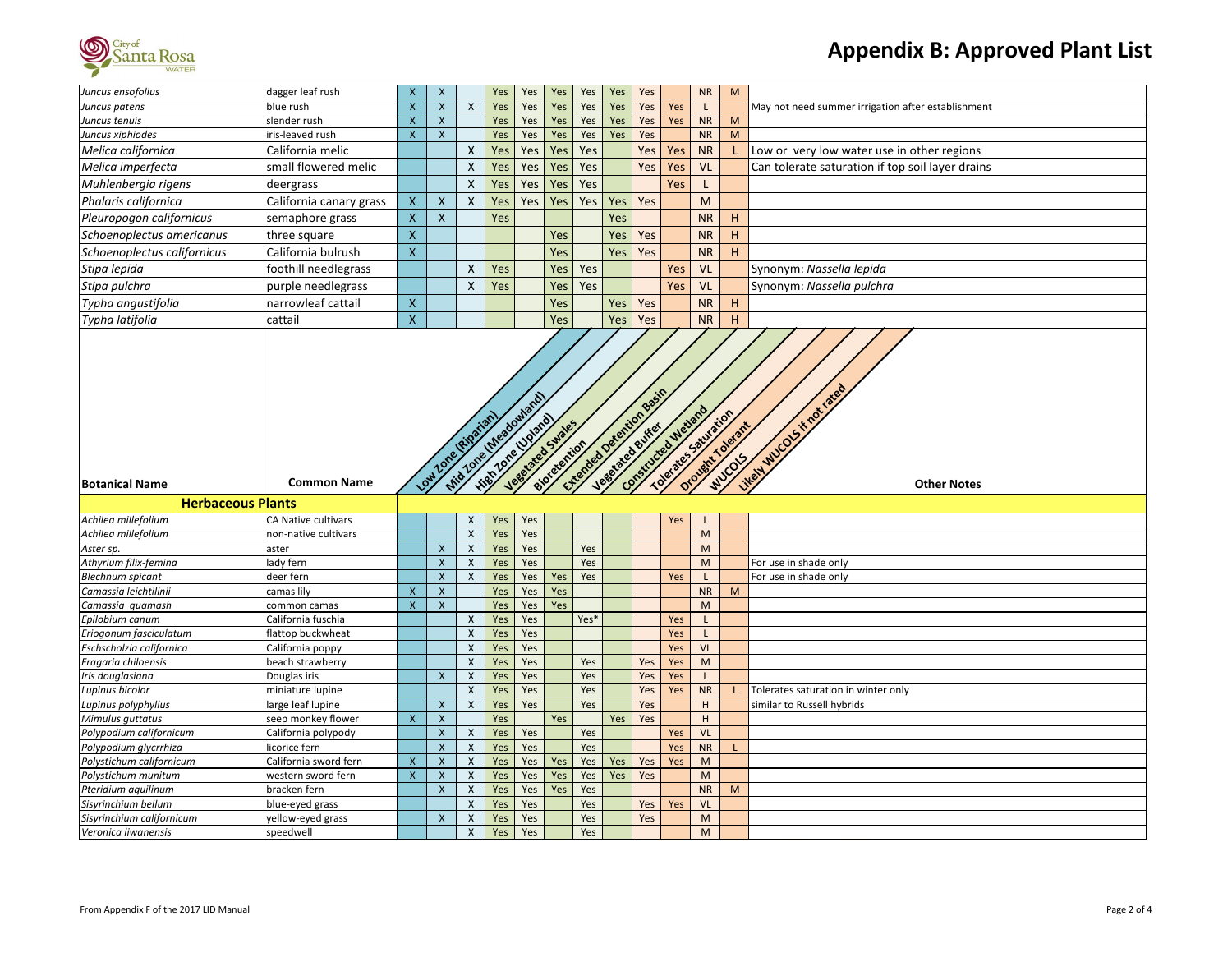

| <b>Botanical Name</b>       | <b>Common Name</b>         |   | Low Zone (Hipakan)        |                           | Mito John et presidentialist<br>High Love Uparel | Vegetated Swates | siorgrention |      | C.techedoge of charge Road<br>Jese d'ates exitet | Constructed Wedgerd |     | Tolerates Sauraicon<br>Orowit Tolerant | WUCOLS | livery wood f rat rates<br><b>Other Notes</b>           |
|-----------------------------|----------------------------|---|---------------------------|---------------------------|--------------------------------------------------|------------------|--------------|------|--------------------------------------------------|---------------------|-----|----------------------------------------|--------|---------------------------------------------------------|
|                             |                            |   |                           |                           |                                                  |                  |              |      |                                                  |                     |     |                                        |        |                                                         |
| <b>Shrubs</b>               |                            |   |                           |                           |                                                  |                  |              |      |                                                  |                     |     |                                        |        |                                                         |
| Acmispon glaber             | deerweed                   |   |                           | $\mathsf{X}$              | Yes                                              | Yes              |              | Yes  |                                                  |                     | Yes | <b>VL</b>                              |        | Formerly known as Lotus scoparius                       |
| Amelanchier alnifolia       | western serviceberry       |   |                           |                           |                                                  |                  |              |      |                                                  |                     |     | M                                      |        |                                                         |
| Arctostaphylos manzanita    | common manzanita           |   |                           | $\mathsf{X}$              |                                                  | Yes              |              | Yes  |                                                  |                     | Yes | <b>VL</b>                              |        | Hybrids are considered low water-use                    |
| Arctostaphylos uva-ursi     | manzanita 'Emerald Carpet' |   |                           | $\mathsf{X}$              |                                                  | Yes              |              |      |                                                  |                     | Yes |                                        |        |                                                         |
| <b>Baccharis pillularis</b> | coyote brush               |   | $\mathsf{x}$              | $\mathsf{X}$              | Yes                                              | Yes              |              | Yes  |                                                  |                     | Yes | $\mathsf{L}$                           |        |                                                         |
| Baccharis salicifolia       | mulefat                    |   | $\boldsymbol{\mathsf{x}}$ | $\pmb{\times}$            | Yes                                              | Yes              | Yes          | Yes  | Yes                                              | Yes                 | Yes |                                        |        |                                                         |
| Berberis aquifolium         | Oregon grape               |   | $\boldsymbol{\mathsf{x}}$ | $\boldsymbol{\mathsf{X}}$ | Yes                                              | Yes              |              | Yes  |                                                  |                     |     | M                                      |        | Variety repens is considered low water-use              |
| Berberis pinnata            | California barberry        |   |                           | $\pmb{\times}$            | Yes                                              | Yes              |              | Yes  |                                                  |                     | Yes |                                        |        | Formerly known as Mahonia pinnata                       |
| Calycanthus occidentalis    | Western spicebush          |   | $\mathsf{x}$              | $\pmb{\times}$            | Yes                                              | Yes              |              | Yes  |                                                  | Yes                 | Yes |                                        |        |                                                         |
| Ceanothus sp                | California lilac           |   |                           | $\boldsymbol{X}$          | Yes                                              |                  |              | Yes  |                                                  |                     | Yes |                                        |        | Most species and cultivars ore considered low water-use |
| Cercis occidentalis         | redbud                     |   |                           | $\boldsymbol{\mathsf{X}}$ | Yes                                              |                  |              | Yes  |                                                  |                     | Yes | <b>VL</b>                              |        |                                                         |
| Cornus sp                   | dogwood                    |   | $\mathsf{x}$              | $\boldsymbol{\mathsf{X}}$ | Yes                                              | Yes              | Yes          | Yes  |                                                  | Yes                 | Yes | M                                      |        |                                                         |
| Cornus sericea              | dogwood                    |   | $\mathsf{x}$              | $\boldsymbol{\mathsf{X}}$ | Yes                                              | Yes              | Yes          | Yes  |                                                  | Yes                 |     | H                                      |        |                                                         |
| Cornus stolonifera          | redtwig dogwood            |   | $\mathsf{x}$              |                           | Yes                                              | Yes              | Yes          | Yes  |                                                  | Yes                 |     | H                                      |        |                                                         |
| Frangula californica        | coffee berry               |   |                           | $\mathsf{X}$              | Yes                                              |                  |              | Yes  |                                                  |                     | Yes |                                        |        | Also known as Rhamnus californica                       |
| Hebe 'Autumn Glory'         | hebe                       |   | $\mathsf{x}$              | $\pmb{\times}$            | Yes                                              | Yes              |              | Yes  |                                                  |                     |     | M                                      |        |                                                         |
| Heteromeles arbutifolia     | toyon                      |   | $\boldsymbol{\mathsf{x}}$ | X                         | Yes                                              | Yes              |              | Yes  |                                                  | Yes                 | Yes | L                                      |        |                                                         |
| Holodiscus discolor         | ocean spray                |   |                           | X                         | Yes                                              | Yes              |              | Yes  |                                                  |                     | Yes |                                        |        |                                                         |
| Lonicera involucrata        | twinberry                  |   |                           | $\boldsymbol{\mathsf{X}}$ | Yes                                              | Yes              |              |      |                                                  |                     | Yes |                                        |        | similar to L. hispidula                                 |
| Mimulus aurantiacus         | sticky monkey flower       |   | $\boldsymbol{\mathsf{x}}$ | $\boldsymbol{\mathsf{X}}$ | Yes                                              | Yes              | Yes          | Yes  |                                                  | Yes                 |     | <b>VL</b>                              |        |                                                         |
| Mimulus cardinalis          | scarlet monkey flower      |   | $\mathsf{x}$              | $\boldsymbol{\mathsf{X}}$ | Yes                                              | Yes              | Yes          | Yes  |                                                  | Yes                 | Yes |                                        |        |                                                         |
| Morella californica         | wax myrtle                 |   |                           | $\boldsymbol{\mathsf{X}}$ | Yes                                              | Yes              |              | Yes  |                                                  |                     | Yes | M                                      |        | Formerly known as Myrica californica                    |
| Oemleria cerasiformis       | Indian plum                |   | $\mathsf{x}$              | $\boldsymbol{\mathsf{X}}$ | Yes                                              | Yes              |              | Yes  |                                                  |                     |     | M                                      |        |                                                         |
| Philadelphus lewisii        | mock orange                |   | $\mathsf{x}$              | $\boldsymbol{\mathsf{X}}$ | Yes                                              | Yes              |              | Yes  |                                                  |                     |     | M                                      |        |                                                         |
| Philadelphus mexicanus      | evergreen mock orange      |   | $\mathsf{x}$              | $\boldsymbol{X}$          | Yes                                              | Yes              |              | Yes  |                                                  |                     |     |                                        |        |                                                         |
| Physocarpus capitatus       | Pacific ninebark           |   | $\mathsf{x}$              | $\boldsymbol{\mathsf{X}}$ | Yes                                              | Yes              |              | Yes  |                                                  |                     | Yes | <b>NR</b>                              | T.     |                                                         |
| Ribes aureum                | golden currant             |   | $\mathsf{x}$              | $\mathsf{X}$              | Yes                                              |                  |              | Yes  |                                                  |                     | Yes | L                                      |        |                                                         |
| Ribes sanguineum            | red flowering currant      |   | $\pmb{\times}$            | $\pmb{\times}$            | Tes                                              |                  |              | Yes  |                                                  |                     | Yes | L.                                     |        |                                                         |
| Rosa californica            | California wild rose       |   | $\boldsymbol{\mathsf{x}}$ | $\boldsymbol{\mathsf{X}}$ | Yes                                              | Yes              |              | Yes  |                                                  |                     | Yes | L                                      |        |                                                         |
| Rosa nutkana                | Nootka rose                |   | $\boldsymbol{\mathsf{x}}$ | $\boldsymbol{\mathsf{x}}$ | Yes                                              | Yes              |              | Yes  |                                                  |                     | Yes | $\mathsf{L}$                           |        |                                                         |
| Rosemarinus officinalis     | rosemary                   |   |                           | $\boldsymbol{\mathsf{X}}$ | Yes                                              |                  |              | Yes* |                                                  |                     | Yes | $\mathsf{L}$                           |        |                                                         |
| <b>Rubus ursinus</b>        | California blackberry      |   | $\mathsf{x}$              | $\boldsymbol{\mathsf{x}}$ | Yes                                              |                  |              | Yes  |                                                  |                     | Yes | L                                      |        |                                                         |
| Salvia clevelandii          | Cleveland sage             |   |                           | $\boldsymbol{X}$          | Yes                                              |                  |              | Yes* |                                                  |                     | Yes |                                        |        |                                                         |
| Sambucus cerulea            | blue elderberry            |   | $\mathsf{X}$              | $\boldsymbol{\mathsf{X}}$ | Yes                                              | Yes              | Yes          | Yes  |                                                  | Yes                 | Yes |                                        |        |                                                         |
| Sambucus mexicana           | western elderberry         |   | $\mathsf{x}$              | $\boldsymbol{X}$          | Yes                                              | Yes              | Yes          | Yes  |                                                  | Yes                 | Yes | L                                      |        |                                                         |
| Sambucus racemosa           | red elderberry             |   | $\mathsf{x}$              | $\boldsymbol{\mathsf{X}}$ | Yes                                              | Yes              | Yes          | Yes  |                                                  | Yes                 | Yes |                                        |        |                                                         |
| Spirea douglasii            | Douglas spirea             |   |                           |                           | Yes                                              | Yes              |              | Yes  |                                                  |                     | Yes | M                                      |        |                                                         |
| Symphoricarpos albus        | snowberry                  |   | $\boldsymbol{X}$          | X                         | Yes                                              | Yes              | Yes          | Yes  |                                                  | Yes                 | Yes | M                                      |        | For use in shade only                                   |
| Viburnum edule              | highbush cranberry         | X | X                         | X                         | Yes                                              | Yes              | Yes          | Yes  |                                                  | Yes                 | Yes | <b>NR</b>                              |        |                                                         |